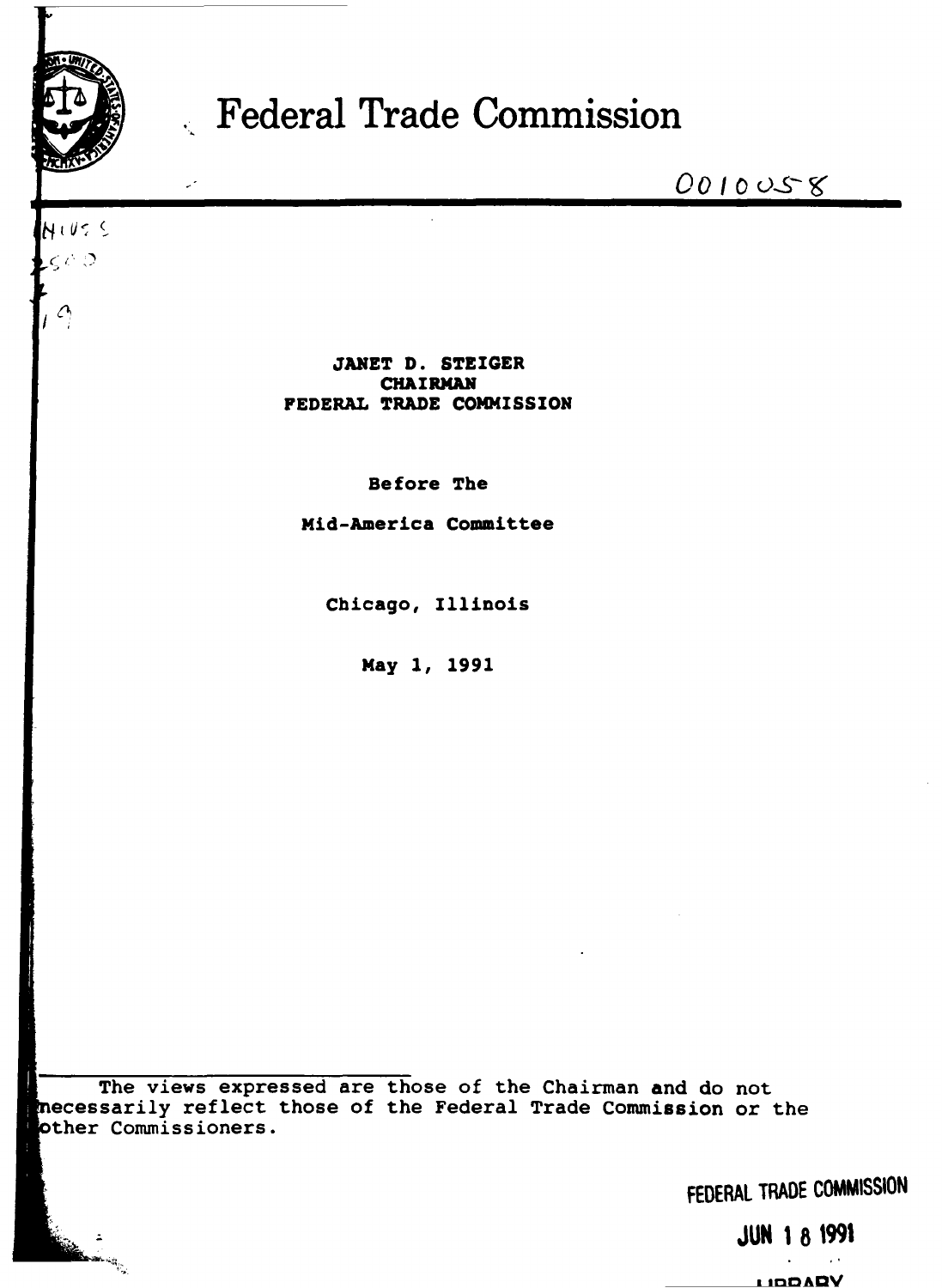It is a pleasure to have an opportunity to discuss recent activities of the Federal Trade Commission. I like to think of the FTC as a consumer protection agency - even though we are an antitrust enforcer as well. Our mandate traditionally has been to safeguard the American consumer from unfair and deceptive business practices. We also guard against unfair methods of competition that rob consumers of an unfettered freedom of choice in the marketplace. Our work is based on the belief that free markets generally work and our law enforcement efforts are aimed at ensuring they can. Recently, our faith in free markets has become an export commodity. Several Eastern European countries have sought United States assistance in establishing their newly emerging economies. They are seeking guidance on appropriate mechanisms for allowing a free market economy to gain a foothold. Together with our friends in the Justice Department's Antitrust Division, we have already begun the important work of technical assistance to these westward facing Eastern nations.

i I I i I l

1 I l la de la componenta de la componenta de la componenta de la componenta de la componenta de la componenta de la

j

|<br>|<br>|

l l i<br>Maria B

)

So, I want to offer you this afternoon a global report, beginning here at home, on what the FTC does to benefit consumers, industry, and competition. Namely, how do we establish a level playing field to assure ourselves that the free market works as well as possible to serve the American public? How do we achieve our two general objectives of keeping the nation's marketplace honest and competitive? Finally, how can our experience in competition in the United States serve the In the set of the set of the set of  $\mathbf{2}$  .  $\mathbf{2}$ 

' *:* ,,: 1 • \;'' ' , ' ~·

 $H_{\text{M}}\Omega_{\text{L}}$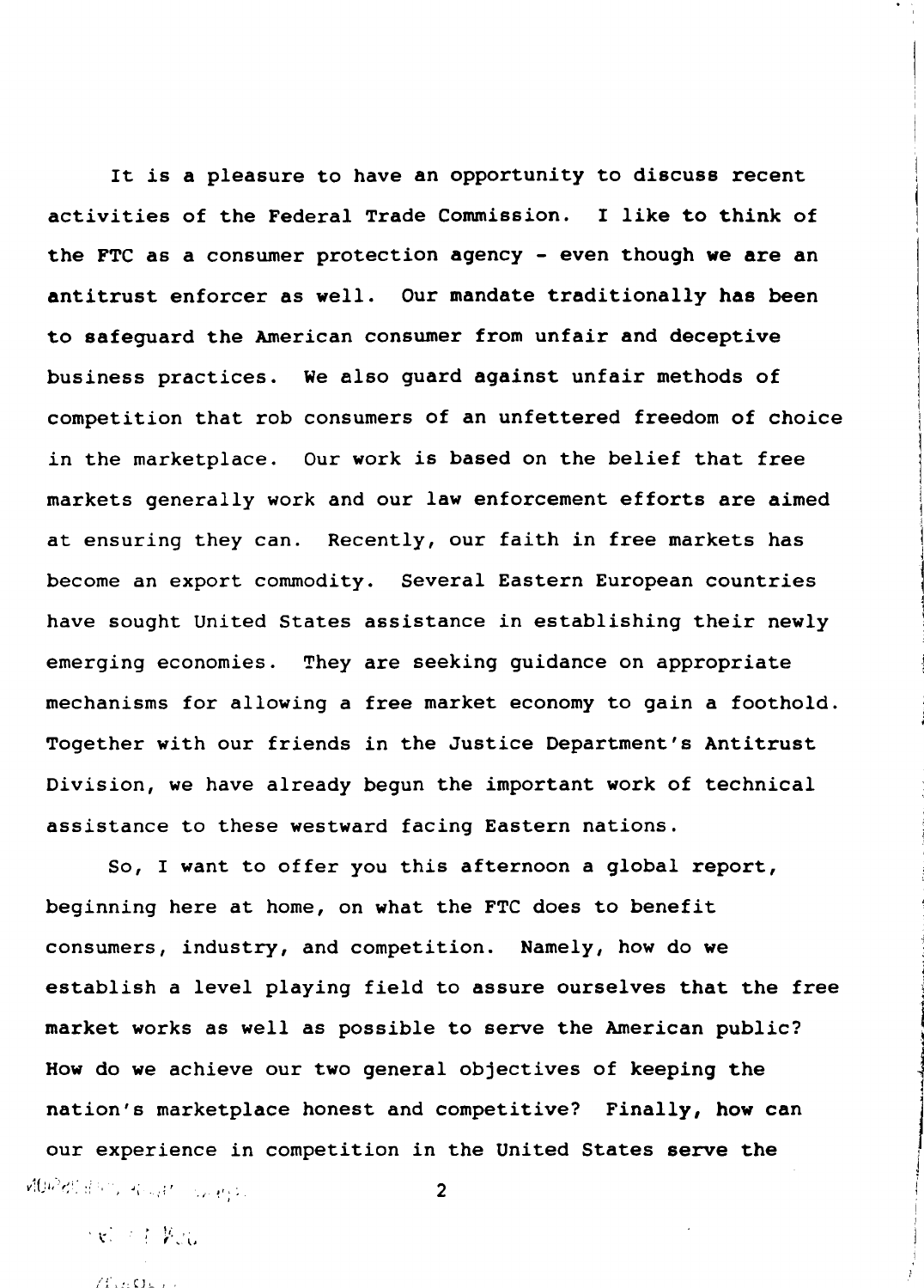emerging new economies in eastern Europe? Let me note that these remarks reflect my own views and not necessarily those of other Commissioners or the Commission as a whole.

The Commission's size is small in comparison to the scope of its mission. We are a workforce of 925 people with a budget of \$75 million. We have responsibilities under 29 separate statutes and authority to act in nearly every sector of the economy.<sup>1</sup> I believe that in the enforcement of these statutes, the Commission has made significant contributions to the well-being of consumers by taking actions that have a sound legal and economic basis and by ensuring that the remedies we obtain are custom-designed to resolve the problems.

### A. Competition Program

Let me turn first to our competition program for some examples of those contributions. In fact, our competition program's fundamental mandate is to provide consumer protection. It may sound curious to talk about consumer protection in the antitrust area. Antitrust work often can seem abstract, so I want to discuss not merely the theory of our cases, but some of the remedies we have obtained and how those benefit consumers. Our goal is to preserve competition to provide the lowest prices and highest quality for American consumers.

I ,. ',

Karamana ya Karamana ya Karamana ya Karamana ya Karamana ya Karamana ya Karamana ya Karamana ya Karamana ya Karamana ya Karamana ya Karamana ya Karamana ya Karamana ya Karamana ya Karamana ya Karamana ya Karamana ya Karama

The Commission's jurisdiction is limited in areas relating to banks, communications common carriers, airline carriers, and the business of insurance.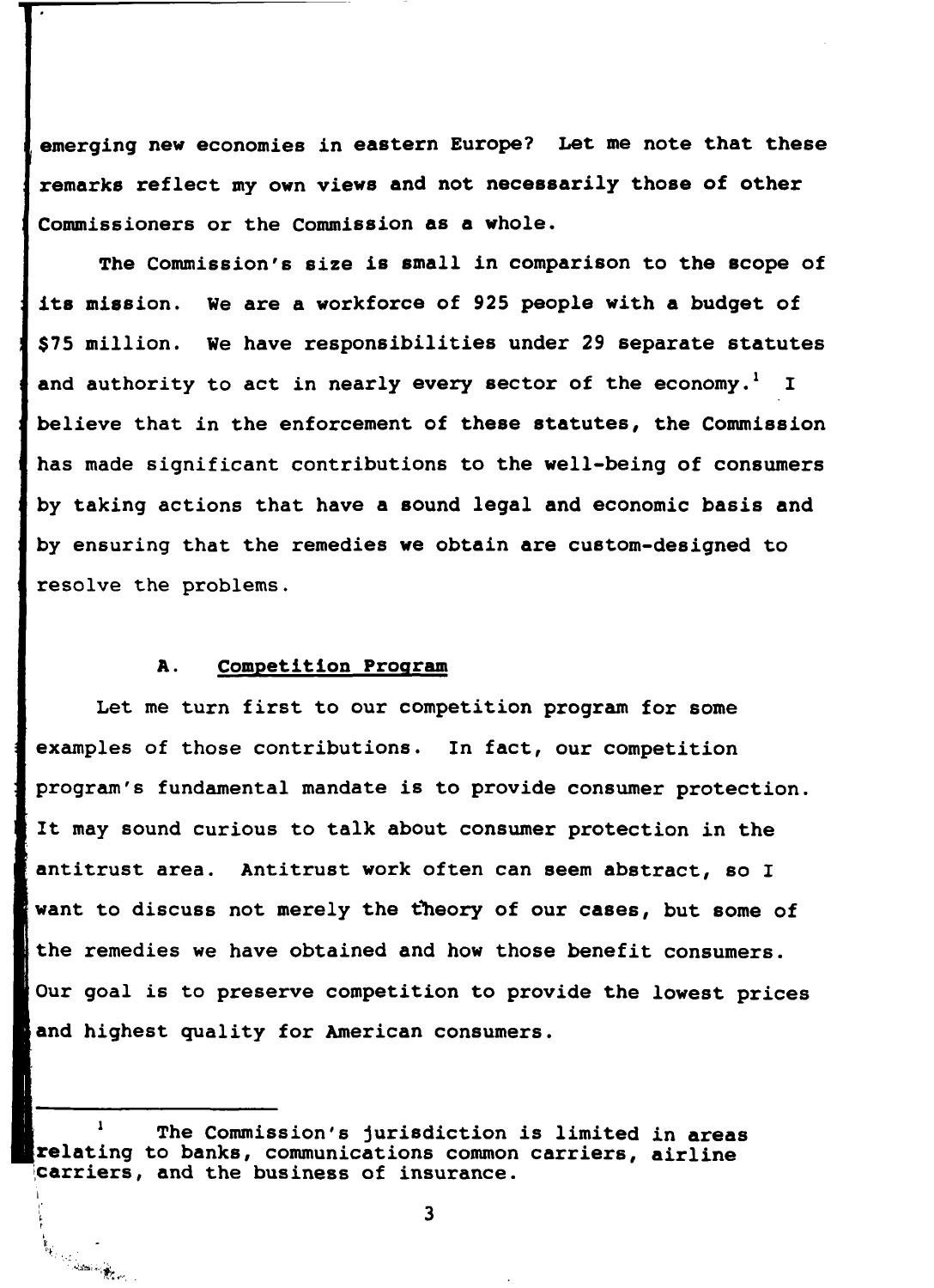The Commission's merger enforcement program has produced immediate and tangible results. Last year, despite nearly a 25% decrease in Hart-Scott-Rodino filings, the Commission investigated 55 proposed transactions, compared to 35 the previous year. We took enforcement actions in 20 cases, a 50% increase from the previous year. So far this year, the Commission has taken 8 merger enforcement actions. Overall, the Commission has successfully obtained relief in 26 of the 28 merger actions it has pursued.

In late 1989, the Commission obtained a preliminary injunction against the proposed acquisition of Optic-Electric Corp. ("OEC") by Imo Industries.<sup>2</sup> The companies were two leading manufacturers of image intensifier tubes, a major component in defense-related night vision devices, such as weapon sights and tank driver's viewers. The Department of Defense, the major customer for these tubes, had forecast that if the acquisition proceeded, it would pay about \$1,450 per tube in its upcoming three-year contract. After the parties abandoned the transaction, we learned that Imo had won the DOD contract with a bid price of \$950 per tube. Thus, our intervention may have saved the Department of Defense close to \$22.5 million.

Our ability to protect consumers from anticompetitive mergers depends largely on our ability to investigate and, if warranted, challenge them before assets have been scrambled.

<sup>&</sup>lt;sup>2</sup> FTC v. Imo Industries, Inc. and Optic-Electric Corporation, Civ. Act. No. 89-2955 (D.D.C. Nov. 22, 1989).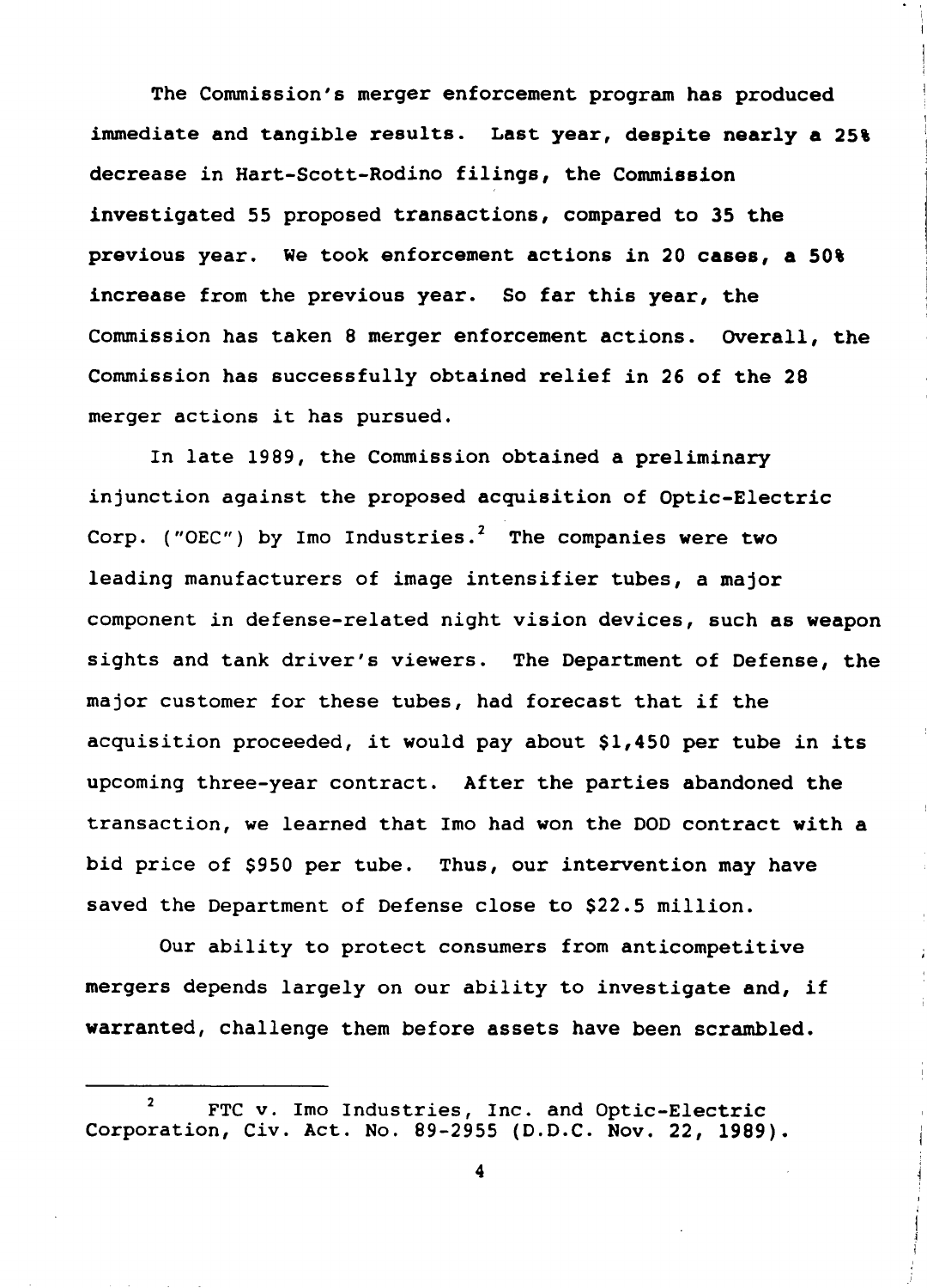thus, we insist on compliance with the Hart-Scott-Rodino premerger notification program, which generally requires large companies to make a premerger filing with both the Commission and Department of Justice when acquiring over \$15 million of assets or securities of another company. Failure to comply with this statutory obligation can subject a party to civil penalties up to 10,000 for each day it is in violation. This year alone, we have taken action in 5 cases where companies violated the premerger notification rules and since 1990 have obtained consent decrees with assessed civil penalties of \$3.9 million.

While in the merger area, we are usually concerned with preventing unrealized consumer harm associated with post merger collusion, the Commission's non-merger antitrust actions typically challenge existing restraints that manifest measurable consumer harm. Recent cases involved so-called tying offenses and resale price maintenance, otherwise known as vertical pricefixing.

On the non-merger side, our efforts focus on the actions of individual companies or groups of competitors to fix prices or otherwise inhibit competition. The bulk of the Commission's nonmerger antitrust activity involves illegal agreements among competitors. For example, in March 1990 the Commission issued administrative complaints against several New York pharmaceutical societies that were allegedly engaging in an illegal group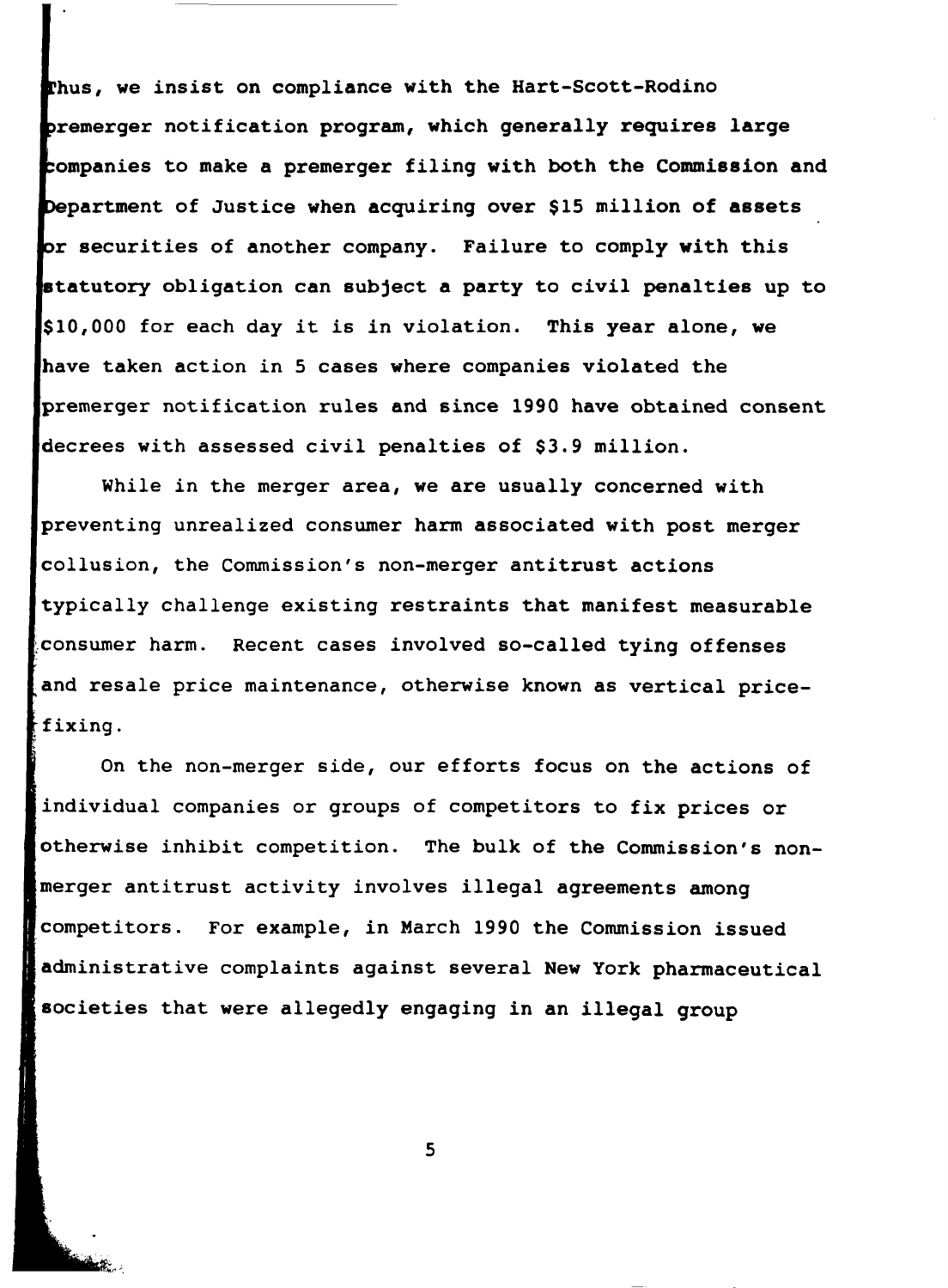boycott of a state insurance plan.<sup>3</sup> The complaints alleged that these actions injured consumers by reducing price competition and coercing the state into raising the prices paid to pharmacies. The Bureau of Competition estimated that this scheme cost the State of New York approximately \$7 million over an eighteen month period. The consent decrees prohibit such conduct in the future.

Last year, the Commission issued a complaint against a physician who allegedly required consumers to purchase one service in order to obtain another service that only he provided.' Consumers who needed out-patient kidney dialysis services had no practicable alternative to using the doctor's facilities. His price for those out-patient services, however, was limited by Medicare reimbursement rates. He therefore allegedly circumvented Medicare's price regulation by requiring out-patients to use his in-patient services as well, for which he charged a higher than competitive price.

The Supreme Court has held that it is illegal for a manufacturer and distributor to agree on the price a distributor charges for its product. The Commission has recently entered into two consent orders barring price-fixing agreements -- the

<sup>&</sup>lt;sup>3</sup> Pharmaceutical Society of the State of New York, Inc. ("PSSNY"), Long Island Pharmaceutical Society, Inc., the Pharmaceutical Society of Orange County, Inc., and Westchester County Pharmaceutical Society Inc., File Nos. C-3292-3295 (July 9, 1990); Empire State Pharmaceutical Society, Inc., D. 9238 (Feb. 5, 1991); Capital Area Pharmaceutical Society and Alan Kadish, the former President of PSSNY, D. 9239 (Feb. 7, 1991).

Gerald S. Friedman, M.D., File No. C-3290 (June 18, 1990).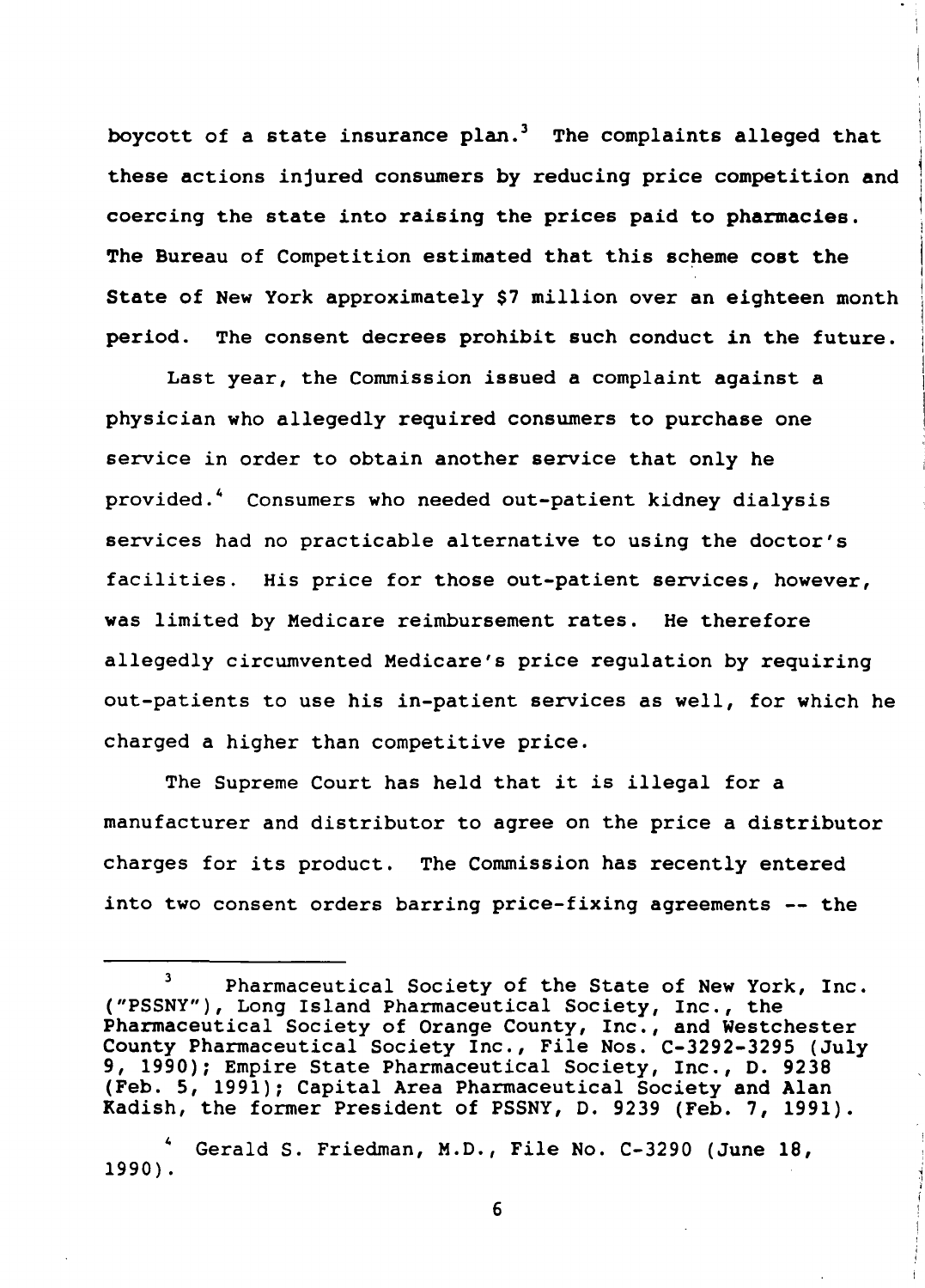first such orders in about ten years. Last month, the Commission accepted a consent agreement for public comment with Nintendo, the nation's largest manufacturer of video games,<sup>5</sup> settling allegations that Nintendo fixed the prices at which dealers advertise and sell Nintendo home video-game hardware to consumers. The consent agreement requires Nintendo to refrain from fixing the price at which any dealer advertises or sells any Nintendo products to consumers. This case also represents a milestone in federal-state cooperation. Led by the States of Maryland and New York, a total of 39 states to date accepted a consent requiring the same prospective relief as required by the Commission order. Thus, Nintendo is subject to the same rules nationwide, rather than having separate obligations in each state, and consumers and dealers are afforded the same rights. One of my chief goals has been to foster cooperation between state and federal officials so that businesses and consumers could receive uniform remedies nationwide. I am happy to see progress in this area.

### B. Consumer Protection Mission

ł

 $\mathbf{I}$ 

 $\pmb{\mathfrak{z}}$ 

Let me shift now to a discussion of our Bureau of Consumer Protection's contributions. The Commission's consumer protection mandate is the broadest in the federal arena, and our goal is to ensure that consumers are able to make free and informed purchase

<sup>&</sup>lt;sup>5</sup> Nintendo, File No. 901-0028 (accepted for public comment Apr. 10, 1991). See also Kreepy Krauly, File No. 901-0089 (accepted for public comment 1/17/91).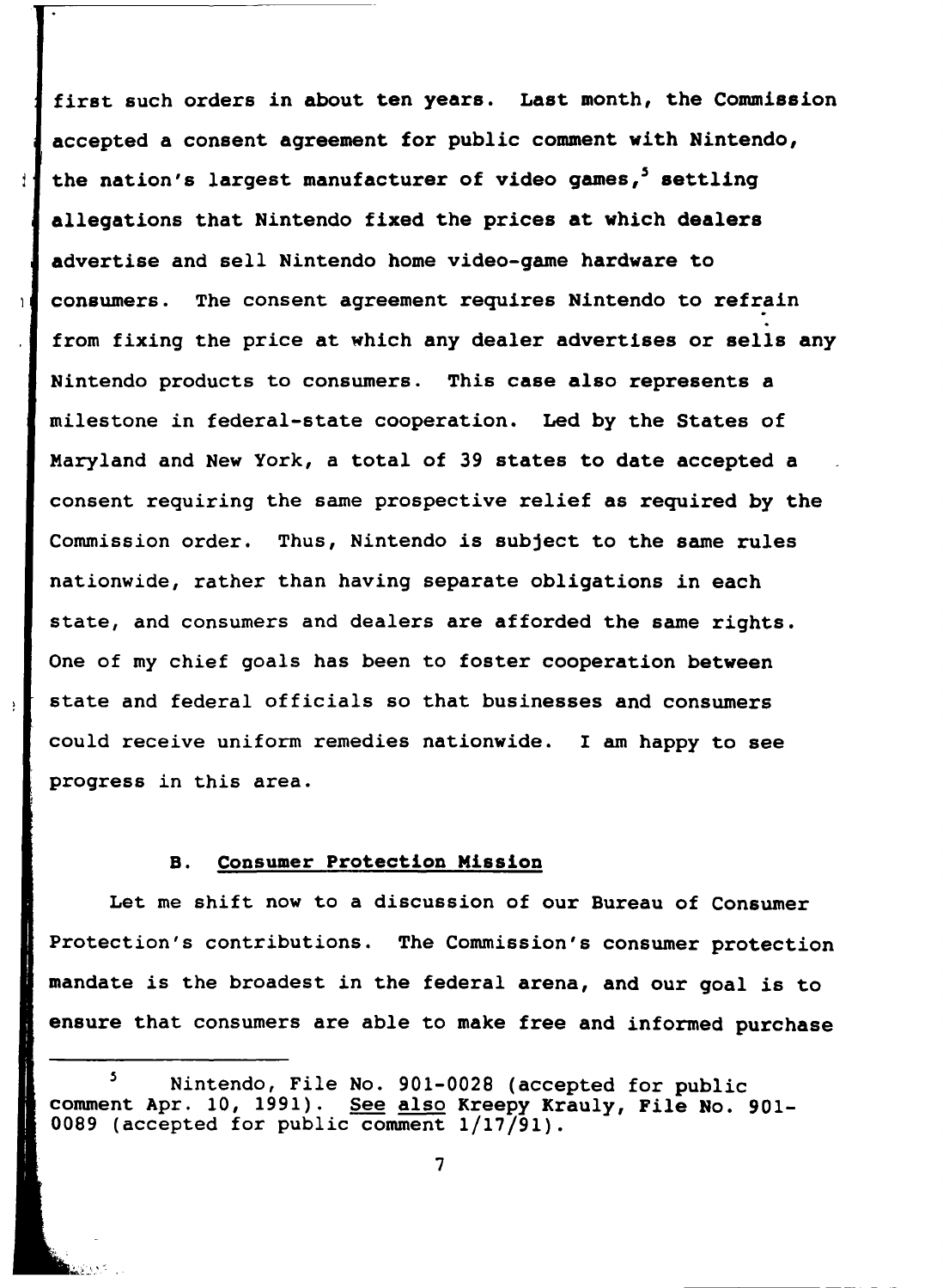decisions, based on truthful, nondeceptive information. In the health area, for example, these efforts have included cases against diet scams, unsubstantiated "low-cholesterol" claims, a seller of a fortified wine cooler, and allegedly false AIDS treatments.

In the area of telemarketing, the Commission is combatting telemarketing fraud including sophisticated investment frauds in such big-ticket items as rare coins, art, gemstones, and gold mine interests. Almost all these scams share promises that the investment is low risk, will yield a high return, and must be acted upon quickly. The Commission's telemarketing efforts also involve sellers of water purifiers, vacation packages, and the resale of timeshare or recreational property, just to name a few. Telemarketers have a gift for selecting items of timely significance and promoting them vigorously.

The Commission brings these fraud cases in federal court, where we typically seek a Temporary Restraining Order and freeze the proposed defendants' assets, in order to provide redress to consumers at the conclusion of the case. Since 1983, the Commission has stopped the fraudulent telemarketing activities of companies having sales of over \$870 million.

Just yesterday, the Commission announced one of the largest settlements in its history. Under the terms of the agreements, \$47 million will be distributed to 8,230 consumers. The settlements stem from a complaint alleging that respondents engaged in false and deceptive sales practices in connection with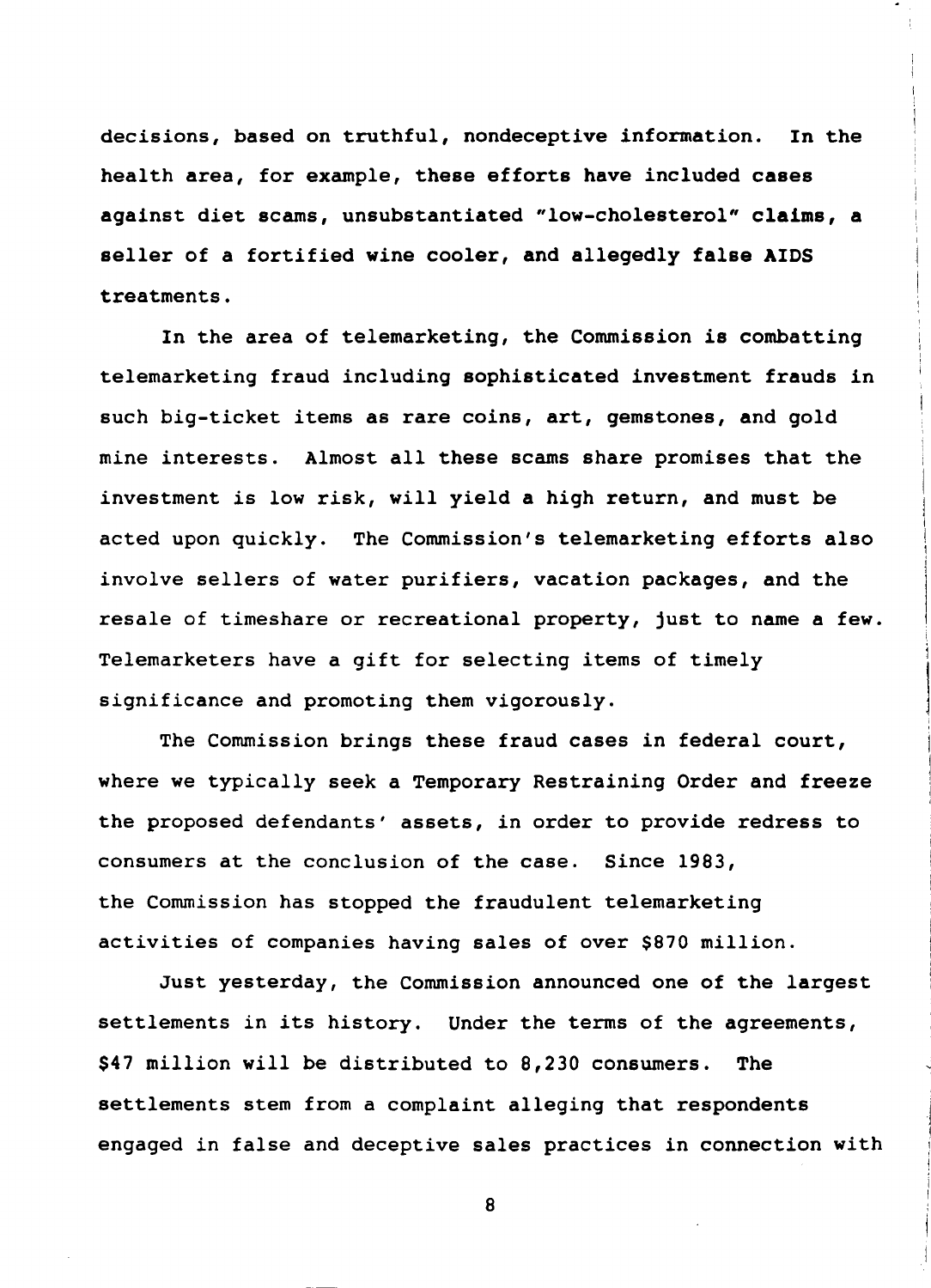a federal oil and gas lottery. The complaint alleged that consumers were falsely promised that they would win a valuable lease based on the defendants' expert information and sophisticated computer analysis. In this case, the Commission and the court-appointed receiver eventually drew in numerous parties that had aided and abetted the fraud, such as the accountants, the lawyers, and the insurance companies. The announcement of this settlement sends an important message to those in the financial, legal and accounting communities who may be tempted by the profits of knowingly aiding and abetting a fraud.

A relatively new form of telemarketing is the use of 900 telephone numbers. Although 900 number services can provide valuable information and services, such as weather, sports, and opinion polls, there has been a proliferation of unscrupulous 900 number providers. Although the Commission has no jurisdiction over common carriers, it has brought several actions against some of the information providers.

The targets of the Commission 900 number enforcement efforts to date have involved information providers who fail to disclose in advertising that the call costs money or the full cost of the call. In addition, the Commission actions have involved situations where the consumer is induced to make the call through false promises. In the 900 number area the scam artist makes his money not by getting the consumer to provide their credit card number, but by merely inducing the consumer to make the call.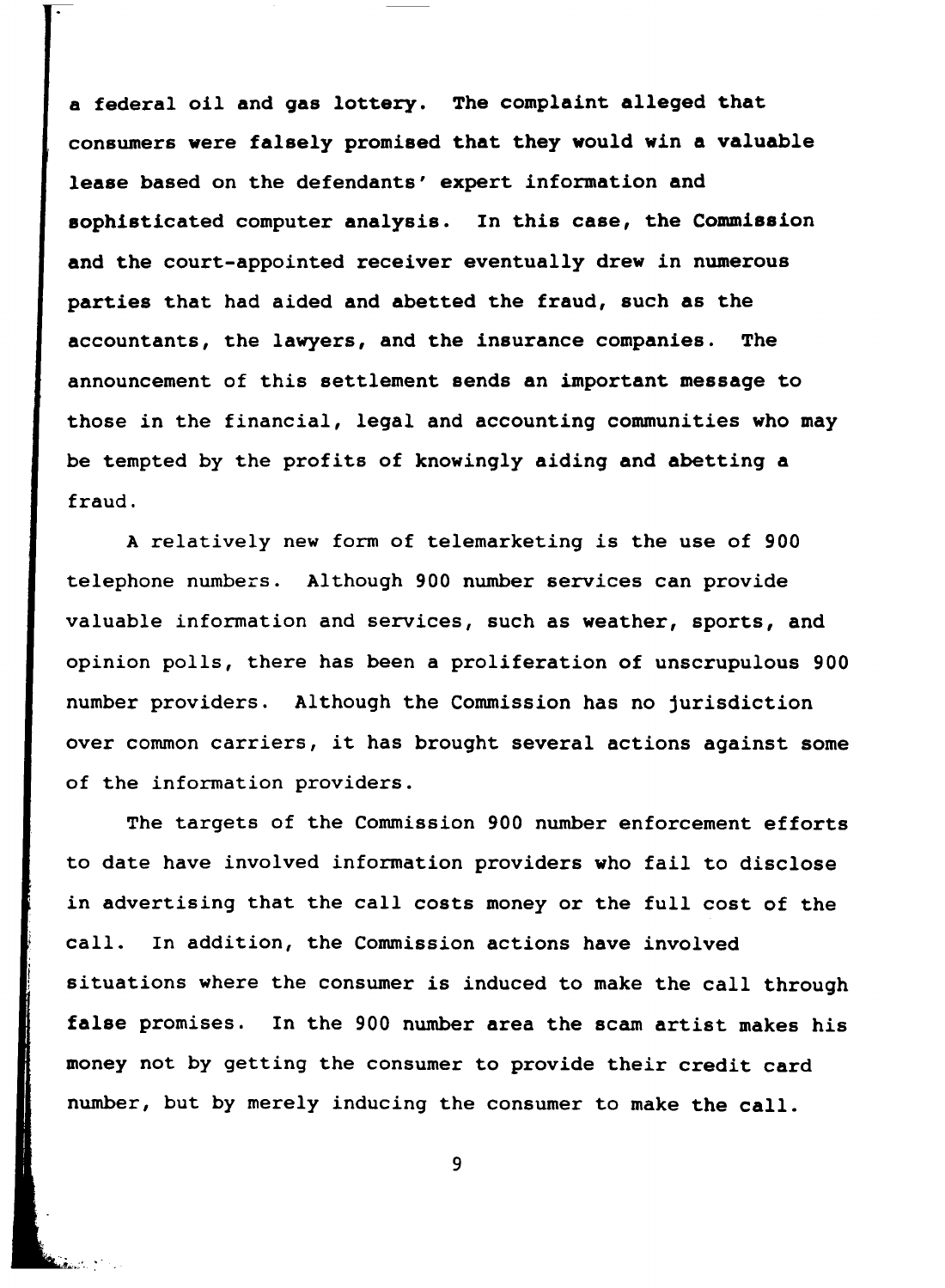The Commission recently announced its first settlement in In FTC v. Transworld Courier Service,<sup>6</sup> the defendants this area. ran help wanted classified advertisements for construction workers. Neither the newspaper advertisement nor the taperecorded message disclosed that there was a charge of \$15 to \$18 for calling the 900 number. In addition, the complaint alleged that the defendants routinely failed to provide any job information to those consumers who called.

The settlement requires the defendants to pay \$1 million in consumer redress. The settlement also requires the defendants to include a complete cost disclosure in future 900 number ads and to include a "preamble" at the beginning of each toll call telling callers they can hang up after hearing the preamble and thereby avoid the charge.

The FTC is also a principal player in enforcing numerous federal credit statutes. These statutes regulate millions of sellers and over \$700 billion in consumer installment and other loans. Examples of the statutes the Commission enforces are the Truth In Lending Act, the Equal Credit Opportunity Act, the Fair Debt Collection Act, and the Fair Credit Reporting Act. **The** Commission also enforces a number of Trade Requlation Rules such as the Mail Order Rule, the Funeral Rule and the Used Car Rule.

Our telemarketing efforts illustrate that the Commission needs to keep pace with a rapidly changing marketplace, where

<sup>6</sup> FTC v. Transworld Courier Service, No. 1:90-CV-1635-JOF (N.D. Ga. filed July 26, 1990).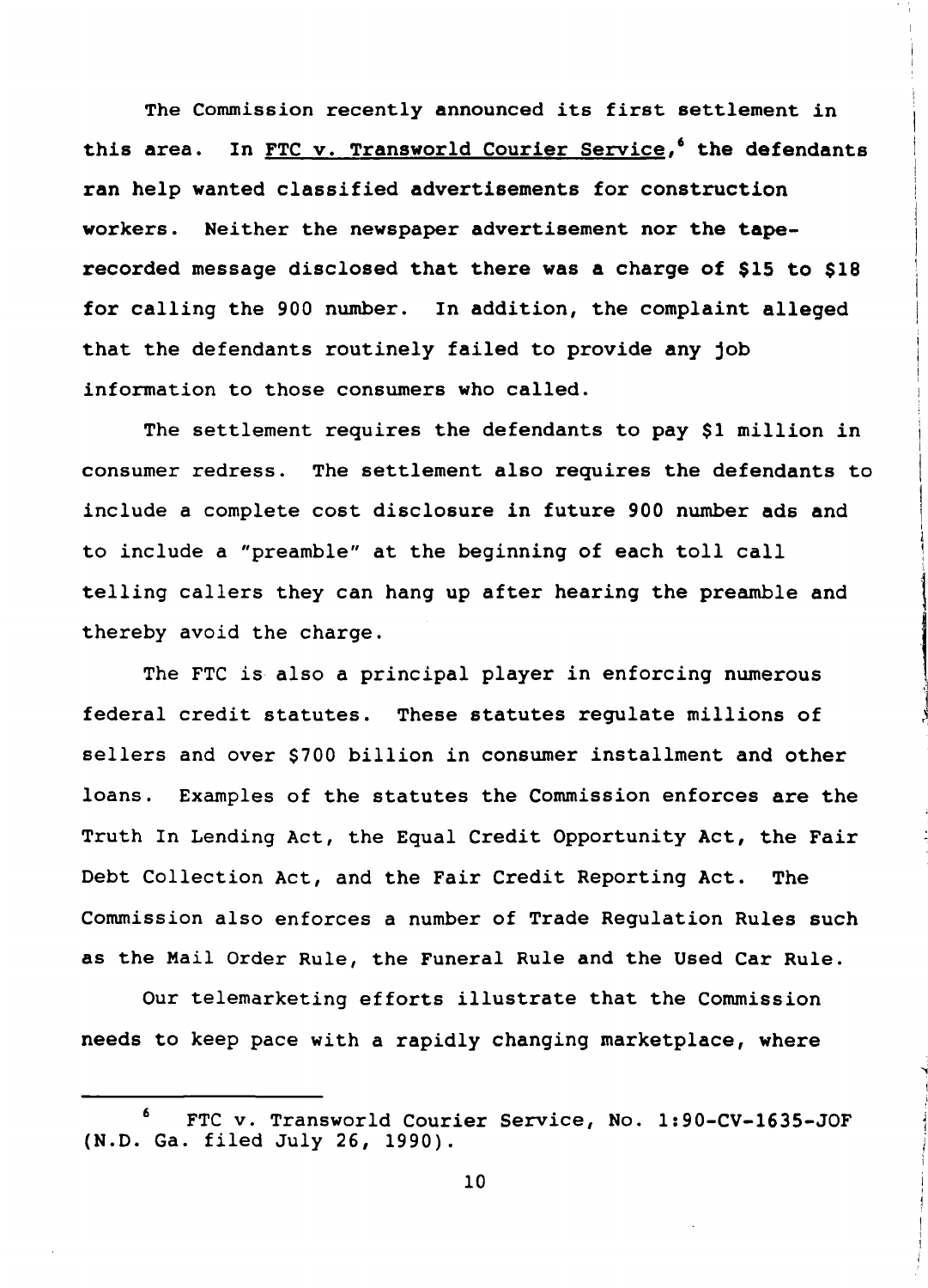consumers may be overwhelmed by unfamiliar or difficult to understand marketing claims. A case in point is the recent proliferation of environmental advertising, or "green" claims. Surveys indicate that consumers care greatly about environmentally superior products, and are willing to pay more for them. On the other hand, only a very small percentage of consumers consider themselves knowledgeable about the environment. This consumer demand presents enormous incentives for innovation in environmental technology -- less wasteful packaging, new material, "ozone safe" products, and so forth. Not surprisingly, manufacturers have been quick to market products bearing "environmentally safe," "degradable," and other environmental claims to address this demand. However, there have been exaggerated and unsubstantiated claims as well, which can only diminish consumer confidence in such "green claims," reducing the incentive of producers to innovate.

The Commission is conducting over 20 active investigations in the environmental-claims area, and these efforts are now bearing fruit in the form of specific settlements. Just last week, the Commission accepted for public comment a settlement with the Zipatone' company, which sells adhesive spray cement. The complaint alleged that Zipatone falsely claimed that its product was safe for the environment and failed to disclose that

Zipatone, Inc., File No. 902-3366. (Accepted for public comment Apr. 22, 1991.)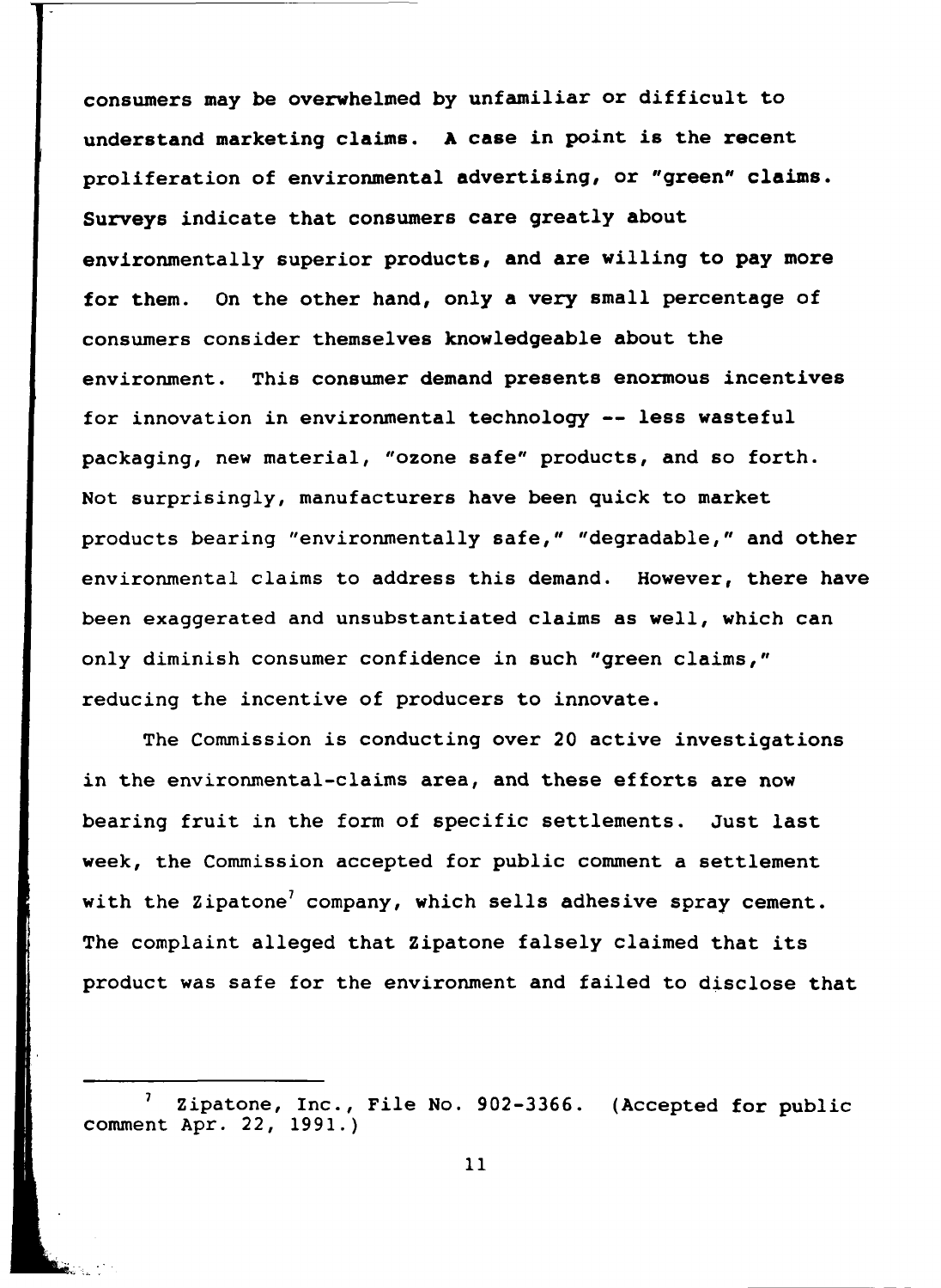the ingredient being propelled was itself a Class I ozone depleter as defined in the Amended Clean Air Act.

The Commission has also agreed to participate in a joint task force with the Environmental Protection Agency and the U.S. Office of Consumer Affairs and we will work closely with the states to discuss the federal response to deceptive environmental marketing. In addition, the Commission also has announced it will hold public hearings on whether it should issue quides in the area of environmental claims. All of these efforts, I hope, will provide some quidance to the public on these difficult questions.

#### $\mathbf{C}$ . Assistance to Eastern Europe

The Commission's efforts to meet the challenge to domestic competition and consumer welfare would normally be a full time job, but recent world events have presented us with a remarkable new opportunity to export our thinking and experience. Over the past year the Federal Trade Commission and the Department of Justice have had substantial contact with the newly emerging democracies of Central and Eastern Europe. Reform of competition policy and enforcement of competition and consumer law are crucial aspects of the transition to free market economies. Reform in these areas will not only benefit the citizens of the region, but will enhance the competitiveness of American industry by helping to open new export markets and investment opportunities. It is my opinion that policies and structures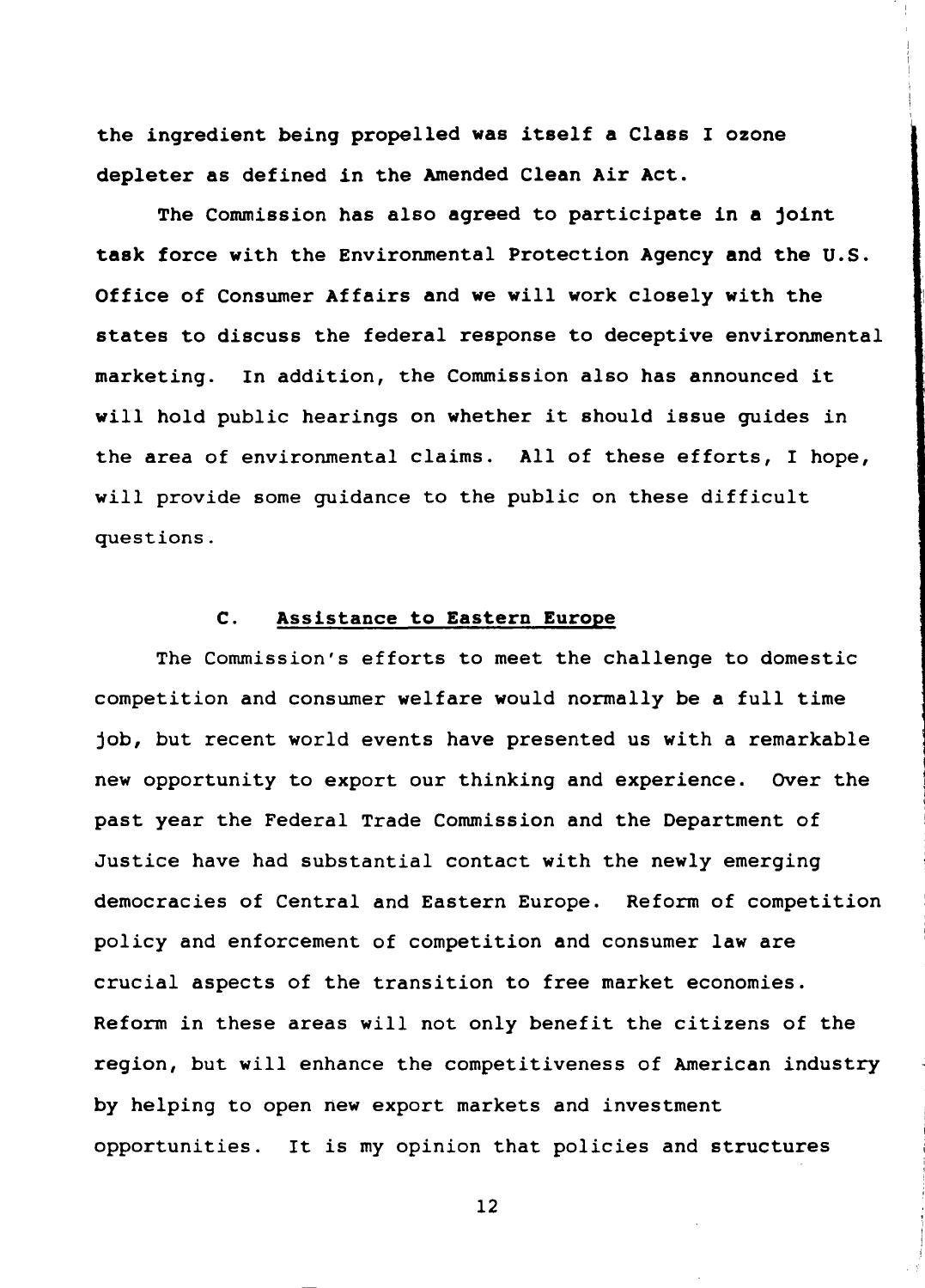which support the creation and maintenance of free competition would usefully be put in place even before full trade liberalization.

Throughout Central and Eastern Europe there is concern that private monopolies will replace public monopolies. Only competition from other domestic or foreign firms can limit price increases and defeat the persistent call for price controls. **The** technical assistance we and the Department of Justice have given to the governments of several Central and Eastern European countries to date has concerned the development and implementation of competition law and policy and the establishment of well-functioning institutional and enforcement frameworks.

After a trip by Assistant Attorney General James Rill and myself to Poland, Hungary and Czechoslovakia last May, we received several requests for technical assistance. As a result, in September, our agencies received funding to send to Poland and Czechoslovakia a joint technical assistance team. In Poland, the team of lawyers, economists and administrative personnel talked with officials of the new Polish Antimonopoly Office, other government agencies, and business leaders. We discussed various economic, legal and management questions relevant to the Poles, including privatization and demonopolization.

As many of you know, the Poles have taken strong measures to move toward a market economy. Their antitrust statute is a strong one, the Polish currency is now fully convertible, and the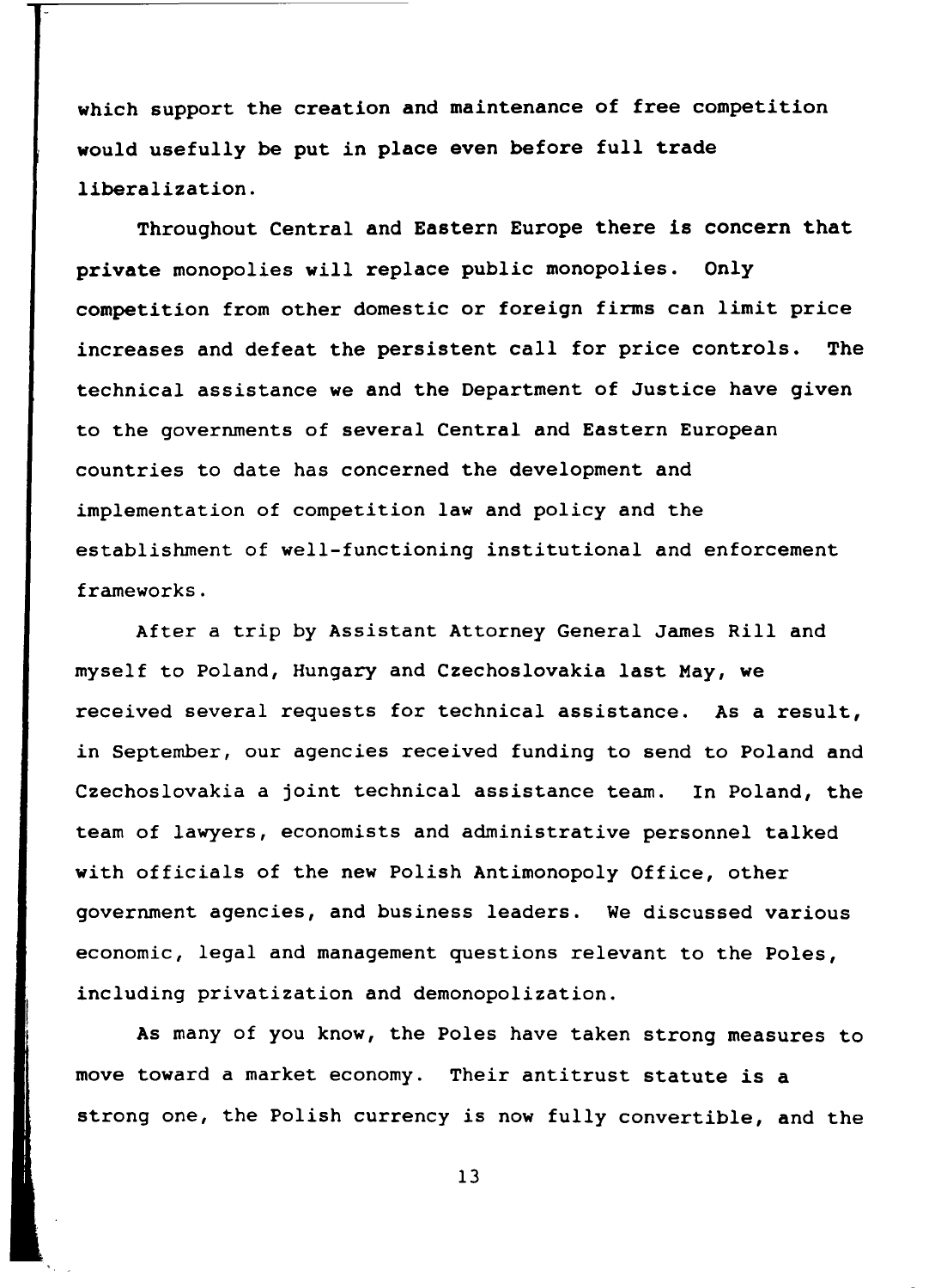difficult and complex job of privatization is underway. The Antimonopoly Office, which began operation in April, 1990, and is staffed by extremely competent people committed to creating competition with a focus on consumer welfare rather than on protecting competitors. In addition to a more traditional antitrust law enforcement mission, the office advises the new privatization ministry and the agency in charge of demonopolization.

From Poland, our team travelled to Czechoslovakia, where talks focused on discussing the drafting of a competition law, the pace and scope of putting economic policies and reforms into effect, and the privatization and restructuring of state enterprises. Private enterprises have now been legalized in Czechoslovakia and foreigners may also acquire property. **The** process of privatization has already begun with auctions of small enterprises, such as restaurants and shops. Since it had been recently decided that the republics will also enforce the competition law, the team met with officials from both the Czech and Slovak Republics. Upon returning home, staff submitted informal comments on draft competition and price regulation legislation. Since the time of the team's visit, both pieces of legislation have been enacted.

We have also been pleased to be involved with recent efforts that Bulgaria is making in this area. High-level Bulgarian officials, academics, and businessmen visited the FTC for a meeting with the Commissioners and FTC and DOJ staff in late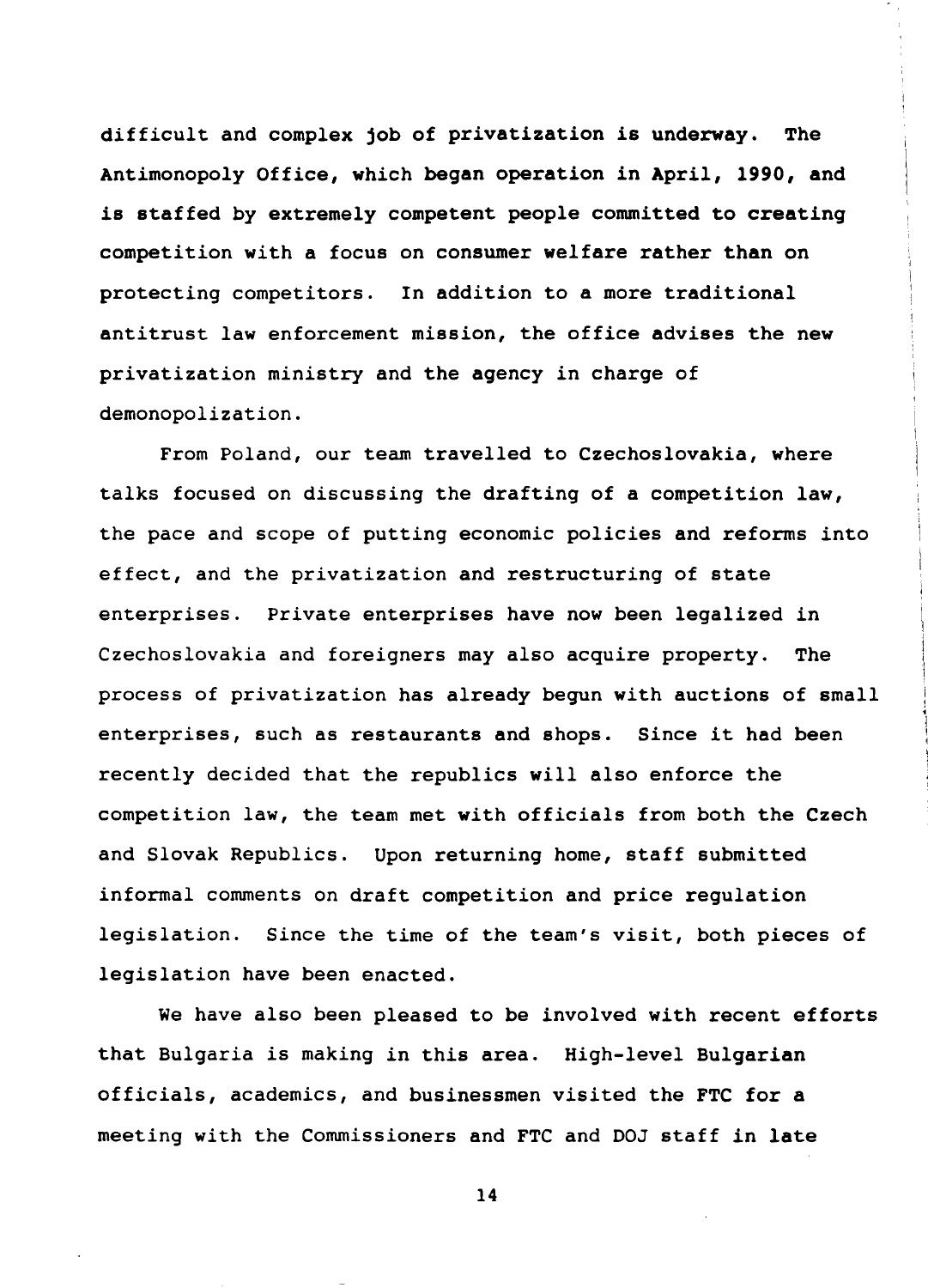November to discuss competition issues. Also in November, 1990, the two agencies provided the Bulgarians with joint written comments on a draft Bulgarian competition law. The current draft is being debated in legislature. Most recently, in March, an FTC/DOJ mission to Bulgaria was funded by the Agency for International Development to assist appropriate Bulgarian government authorities in further review of the draft competition law and discussions on demonopolization and privatization.

At the request of Deputy Prime Minister Ludjev, DOJ and FTC staff have submitted comments regarding the competitive considerations involved in demonopolization and privatization. Among other things, it was stressed that joint ventures between Bulgarian enterprises and foreign enterprises engaged in the same industry may be a useful method for introducing capital and new technology into Bulgaria. While it is important in rare cases to be careful that such joint ventures do not have the effect of preventing foreign competition, United States competition laws encourage the creation of joint ventures that create new products or expand the output of existing ones.

Finally, on July 18, 1990, Secretary of State Baker presented to the Soviets several technical assistance programs, including an offer from the Department of Justice and the Federal Trade Commission to hold a seminar on competition policy issues for all union as well as regional antimonopoly officials. We have proposed that this seminar be held in Washington this  $summer.$